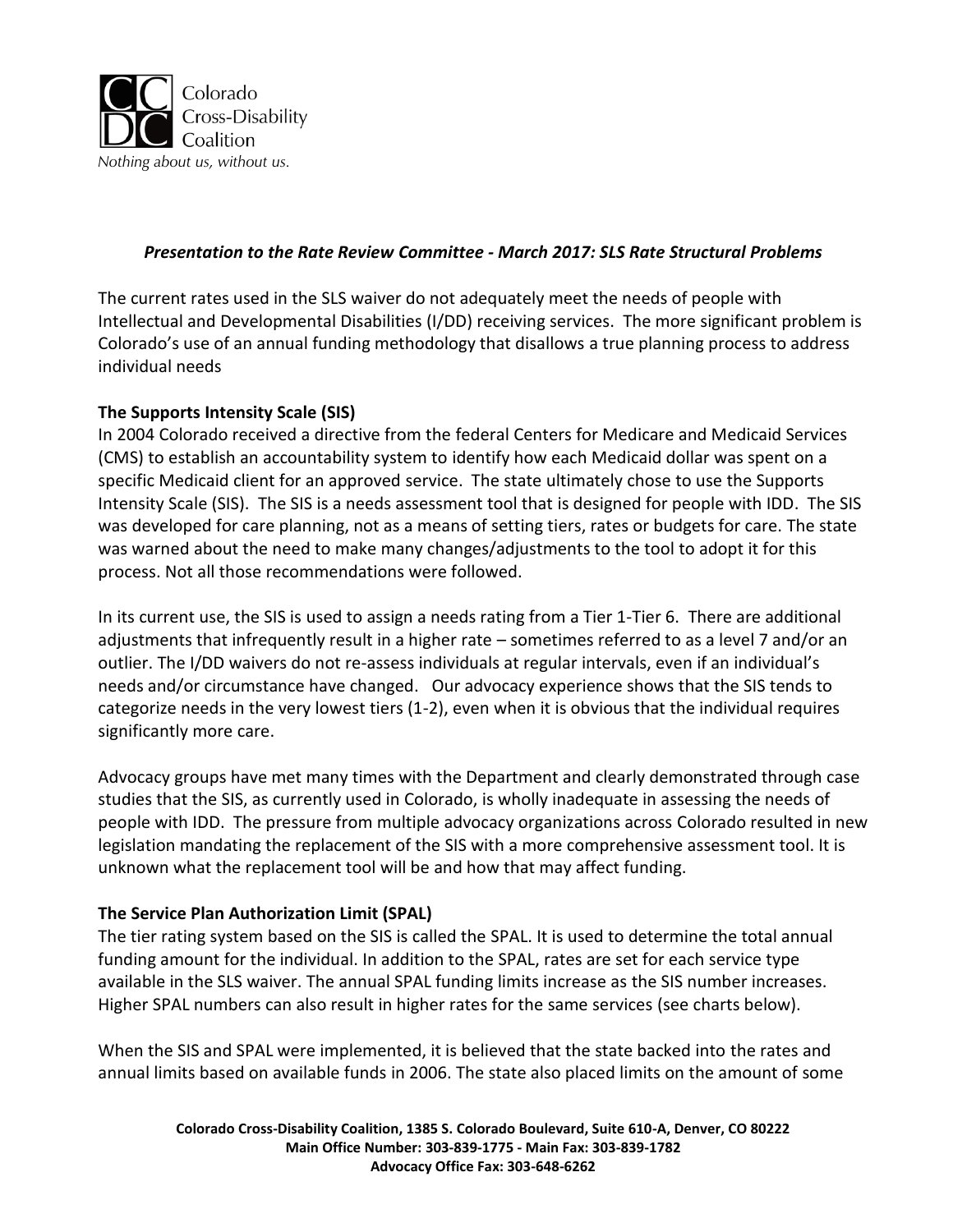services people can use. For example, the state decided that people could not use more than 24 hours per week of day habilitation services.

The HCBS SLS waiver is the only waiver that uses the SPAL methodology. No other Colorado Medicaid waiver sets a spending cap on needed services. The annual plan amount in all other waivers is determined on individual needs. The implementation process using the SPAL results in inadequate funding for the support services individuals require to live safely.

## **The Imperative for Rate Review**

To be effective, the Rate Committee must review both the rates and the SPAL methodology to adequately assess the rate impact on the lives that depend on IDD waiver programs. Even with sound rate assessment and increases, the utilization of the SPAL negates the effectiveness of the services. When an individual qualifies for a DD waiver, the SIS level identifies the maximum limit for annual spending. Case Managers help the individual identify the services they need but are then forced to use the SPAL limits and prevailing rate structure. If the individual's services needs are higher than SPAL limit, the amount of service has to be reduced to "back into" SPAL limits. Most plans (especially in SLS) include numerous service categories (and service rates).

The figures below are the current SPAL limits for the SLS waiver as published on the HCPF website. The overall service plan limit is \$45,500. The difference between the SPAL limit and the overall limit of \$45,500 is to allow access to technology or home modification outside the SPAL.

| Table A | <b>SPAL Levels Based Upon SIS Assessment</b>             |      |            |             |
|---------|----------------------------------------------------------|------|------------|-------------|
| Level 1 | \$13,219                                                 |      |            |             |
| Level 2 | \$17,673                                                 |      |            |             |
| Level 3 | \$19,882                                                 |      |            |             |
| Level 4 | \$22,867                                                 |      |            |             |
| Level 5 | \$27,524                                                 |      |            |             |
| Level 6 | \$36,181                                                 |      |            |             |
| Table B | <b>Example of Service Rate Based Upon SIS Assessment</b> |      |            |             |
| Level   | <b>Service Description</b><br><b>Tiered Rate</b>         | Unit |            | Hourly Rate |
| Level 1 | <b>Supported Community Connections</b>                   | 2.87 | 15 Minutes | 11.48       |
| Level 2 | <b>Supported Community Connections</b>                   | 3.14 | 15 Minutes | 12.56       |
| Level 3 | <b>Supported Community Connections</b>                   | 3.54 | 15 Minutes | 14.16       |
| Level 4 | <b>Supported Community Connections</b>                   | 4.07 | 15 Minutes | 16.28       |
| Level 5 | <b>Supported Community Connections</b>                   | 4.90 | 15 Minutes | 19.60       |
| Level 6 | <b>Supported Community Connections</b>                   | 6.44 | 15 Minutes | 25.76       |
|         |                                                          |      |            |             |

In this example, the hourly rate for a Level 1 is \$11.48. The minimum cost to the agency employer is an hourly wage plus administrative costs of at least 12-20%. Therefore, an agency would only be able to pay a staff member \$9.55 per hour (with no benefits) just to break even and only if they can keep administrative costs to 20% or below. In Colorado's employment market, there are few qualified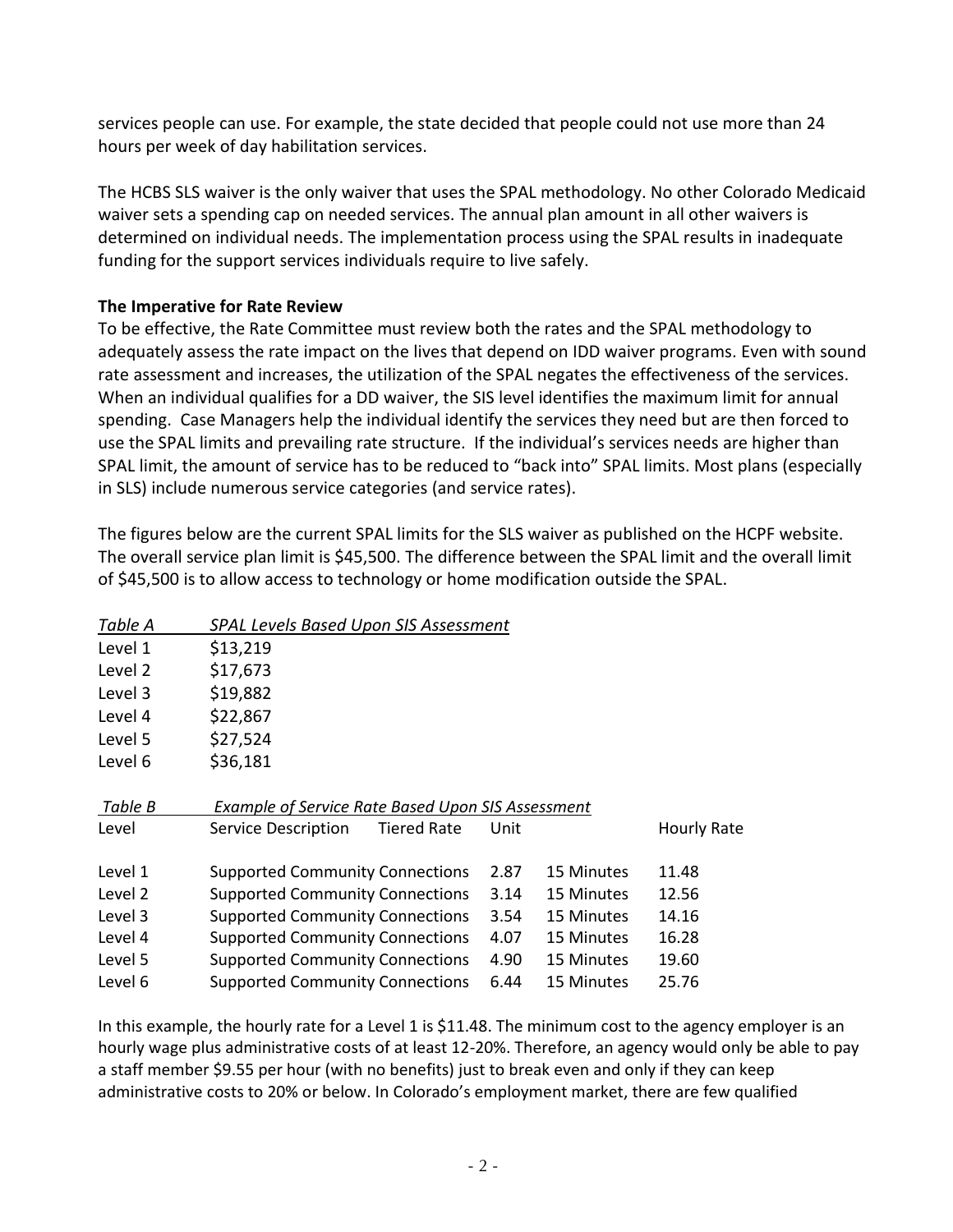candidates for this skilled work who are willing to accept such a low wage. This problem has led to cases of abuse and neglect when unqualified workers are selected to provide care.

The harmful effects of this funding methodology can be seen when examining the Individual Plans (IPs) that set out the services required to support the person with a disability. Other waiver programs lay out the needs and match a set of services to meet them. The amount of services required is not compromised by a SPAL, as it is in the SLS waiver. Under the SLS waiver, the individual is assigned an annual spending limit (SPAL) that is identical to hundreds of other people. There is no accommodation for each person's very individual needs. People are forced to do without needed services if the provision of those services exceeds the SPAL. The examples on page 5 and page 6 are two different individual plans that identify the problems. It is important to note that this is one individual with this plan and every person is different.

# **Low Rates Affect Utilization**

Since 2006, individuals on IDD waivers have lost services or have not been to obtain them because many agencies cannot provide the services at the rates allowed under the SPAL.

In the SLS I/DD waiver, rates for the following services are so low that few, if any, providers will accept clients who require them:

- Basic homemaking
- Supported community connections
- Specialized habilitation (if provided to an individual and not a group)
- Prevocational services
- Respite

In the Comprehensive I/DD waiver, it is nearly impossible to locate providers for the following services:

- Specialized habilitation
- Individual Community connections
- Individualized prevocational services

If an individual is rated at a SIS level 1 or 2, no support can be provided for 24-hour respite support because the rate is simply too low. That means that family caregivers and host home providers can never leave their homes for an overnight stay (vacation, family emergency, etc.).

When a client first qualifies for the waiver or needs to change their plan, the Case Manager sends out a Request for Proposal (RFP) describing the service needs to providers and their agents. In theory, this would allow a client or his guardian would then choose among competing providers. In practice, few providers respond and the client remains without support. It should be noted that CMS recently advised this method of provider selection is inappropriate because it allows the provider to choose the client, when it should be the other way around.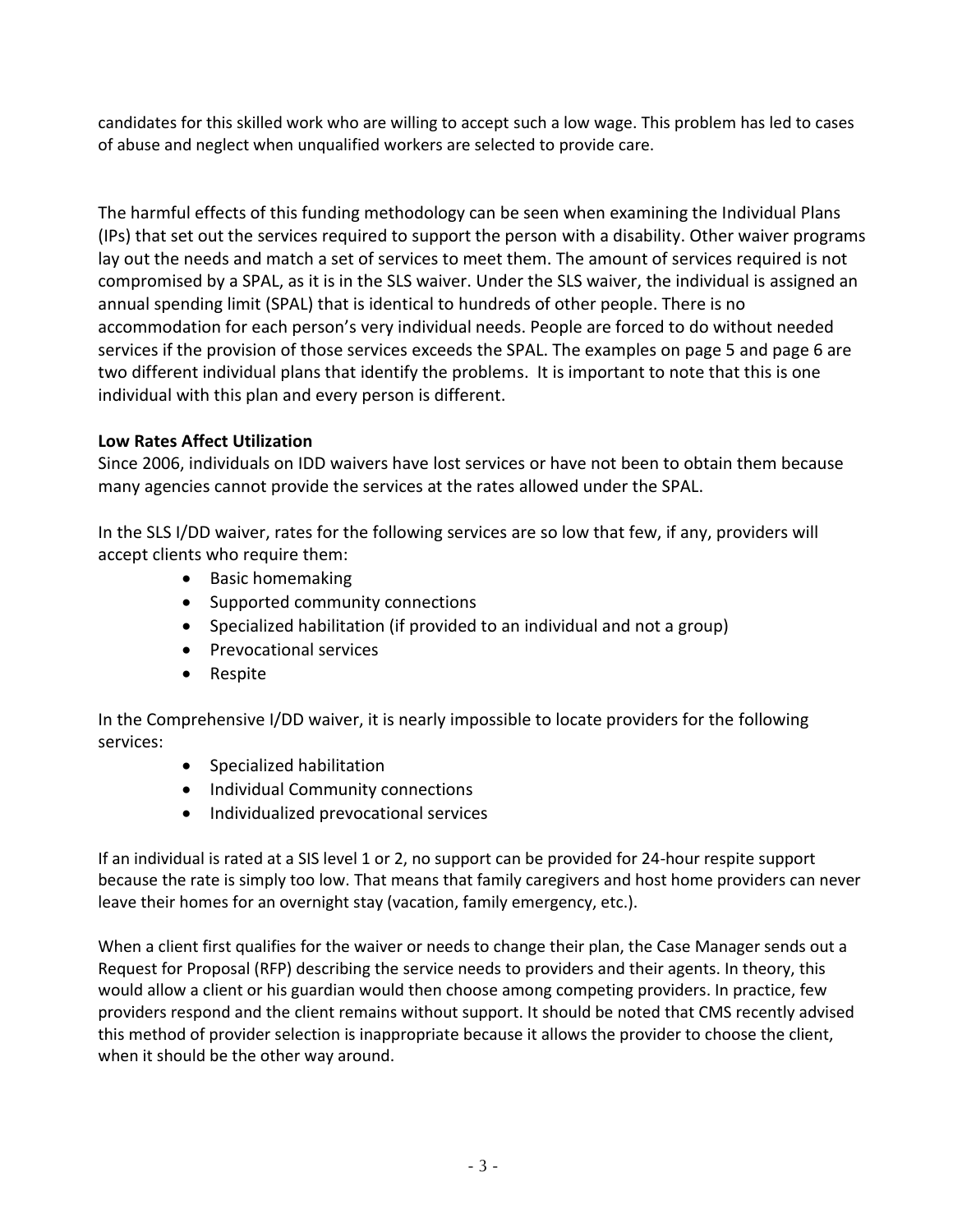It is little wonder, then that when a Case Manager sends a Request for Proposal (RFP) seeking agencies to provide services, the average waiting time for any response is 180 days. Worse, after the legislature made funding available to end the SLS wait list, thousands remained on waiting lists or awaiting services because no provider could be found at the prevailing service rates. In 2015, HCPF lost \$20 million in allocations from the legislature ("reverted funds"). HCPF told the Joint Budget Committee that these funds remained unspent because clients did not need them. That is completely inaccurate. This reversion was a direct result of low rates and the inability of agencies to find adequate staffing to provide services.

# **The Impact of New Minimum Wage Requirements**

Colorado employers are challenged in today's competitive employment environment. Colorado's new minimum wage law will have an impact on the ability to hire and provide services in waiver programs under the current rate structure.

It is important to understand that the minimum wage is just that--minimum. Providers working for this population are expected to have judgement, interpersonal skills, emotional intelligence, and strong executive functioning. This is a professional level of skill that commands an appropriate wage. Comparing Colorado rates with those of other states has no value in this exercise. The cost of living, employment levels, costs of training and other associated expenses vary widely. Although this step is mandated, these comparisons provide an inaccurate view of the challenges associated with delivery of services.

## **Recommendations**

We offer the following guidelines as a more realistic means of setting rates:

- 1) Rates should be set to support individual services. The current rates encourage services to be provided in group settings, with often adverse consequences. It is also a violation of CMS rules. Most people with I/DD do not do well in groups; they often wander away, become agitated or adopt problem behaviors demonstrated by peers.
- 2) It is imperative to provide a living wage and a means of measuring outcomes or assessing quality service. Rates should allow those with the right skills to make this a profession. Most cases of abuse and neglect can be traced to hiring poorly qualified people to do a job that requires a great deal of skill but pays very poorly.
- 3) Allow families to exercise true consumer direction.

Rates and service plan limitations for Colorado's waiver programs create disparity and in the SLS waiver make people choose between needed services. The combination of the SIS as an assessment tool and used of the SPAL methodology have a detrimental effect upon many people receiving services in the SLS.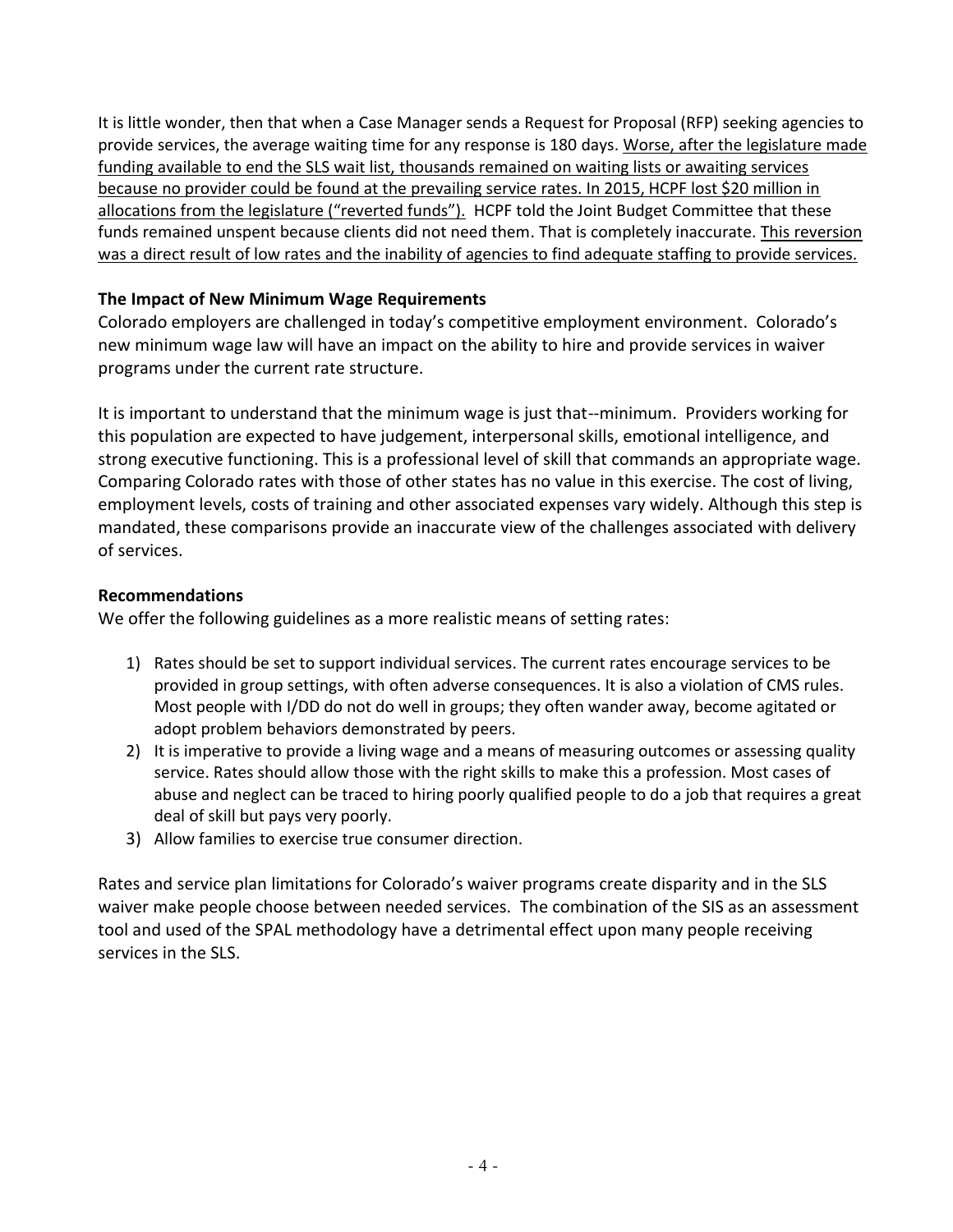#### **SLS EXAMPLE 1 SPAL Limitations**

Jenny is 36 years old. Because of physical challenges she is not able to complete any of her personal care needs. She is very social, has many connections in the community. Jenny also has a job 2 hrs. twice a week requiring 1-1 assist with support for job related tasks.

You note that if she ONLY got personal care and NO other services (not reasonable) that alone goes above her annual cap. If she does not get out in the community her behaviors will likely deteriorate (as would be the case for anyone). If her family does personal care (bad idea if they are not doing it as a job) they would not be able to have all of the respite they need. How well would any of you do with only two nights a month of uninterrupted sleep or only 5 hours a week off?

|                                                                                                     |                                                                                      |                                 | Annual      |  |  |
|-----------------------------------------------------------------------------------------------------|--------------------------------------------------------------------------------------|---------------------------------|-------------|--|--|
| <b>SIS Level: Tier 6</b>                                                                            | <b>Amount of Service</b>                                                             | Cost                            | cost        |  |  |
| <b>Supported Community</b>                                                                          | 16 hrs. per week for 52                                                              | unit rate is $$6.44$ / hr. rate |             |  |  |
| Connections                                                                                         | weeks per year                                                                       | is \$25.76                      | \$21,432.00 |  |  |
|                                                                                                     |                                                                                      | unit rate is \$6.05 / hr. rate  |             |  |  |
| Specialized Habilitation                                                                            | 8 hrs. per week for 48 weeks                                                         | is \$24.20                      | \$9,293.00  |  |  |
| Respite                                                                                             |                                                                                      |                                 |             |  |  |
|                                                                                                     | 5 hrs. per week @ individual                                                         | unit rate is $$4.95 / hr.$ rate |             |  |  |
| Individual hourly rate                                                                              | rate                                                                                 | is \$19.8                       | \$3,960.00  |  |  |
|                                                                                                     | 2 days per month or 1                                                                |                                 |             |  |  |
| Daily rate 2 days/month                                                                             | weekend                                                                              | \$197.91 per day                | \$4,750.00  |  |  |
|                                                                                                     |                                                                                      | <b>TOTAL ANNUAL PLAN</b>        | \$39,435    |  |  |
|                                                                                                     |                                                                                      | SPAL 6                          | \$36,181    |  |  |
|                                                                                                     | Jenny needs all of the services in her plan but she has to cut \$3,254 from her plan |                                 |             |  |  |
|                                                                                                     | because she is over the SPAL.                                                        |                                 | $-53,254$   |  |  |
|                                                                                                     |                                                                                      | unit rate is \$4.95 / hr. rate  |             |  |  |
| Personal care 6 hrs./day                                                                            | Needs 42 hrs. per week                                                               | is \$19.80                      | \$43,243.20 |  |  |
|                                                                                                     |                                                                                      | unit rate is \$3.73 / hr. rate  |             |  |  |
| Homemaker                                                                                           | Needs 10 hrs. per week                                                               | is \$14.92                      | \$7,758.40  |  |  |
| Jenny needs both of these services but she has to choose between these and having a life outside of |                                                                                      |                                 |             |  |  |
| her house.                                                                                          |                                                                                      |                                 |             |  |  |